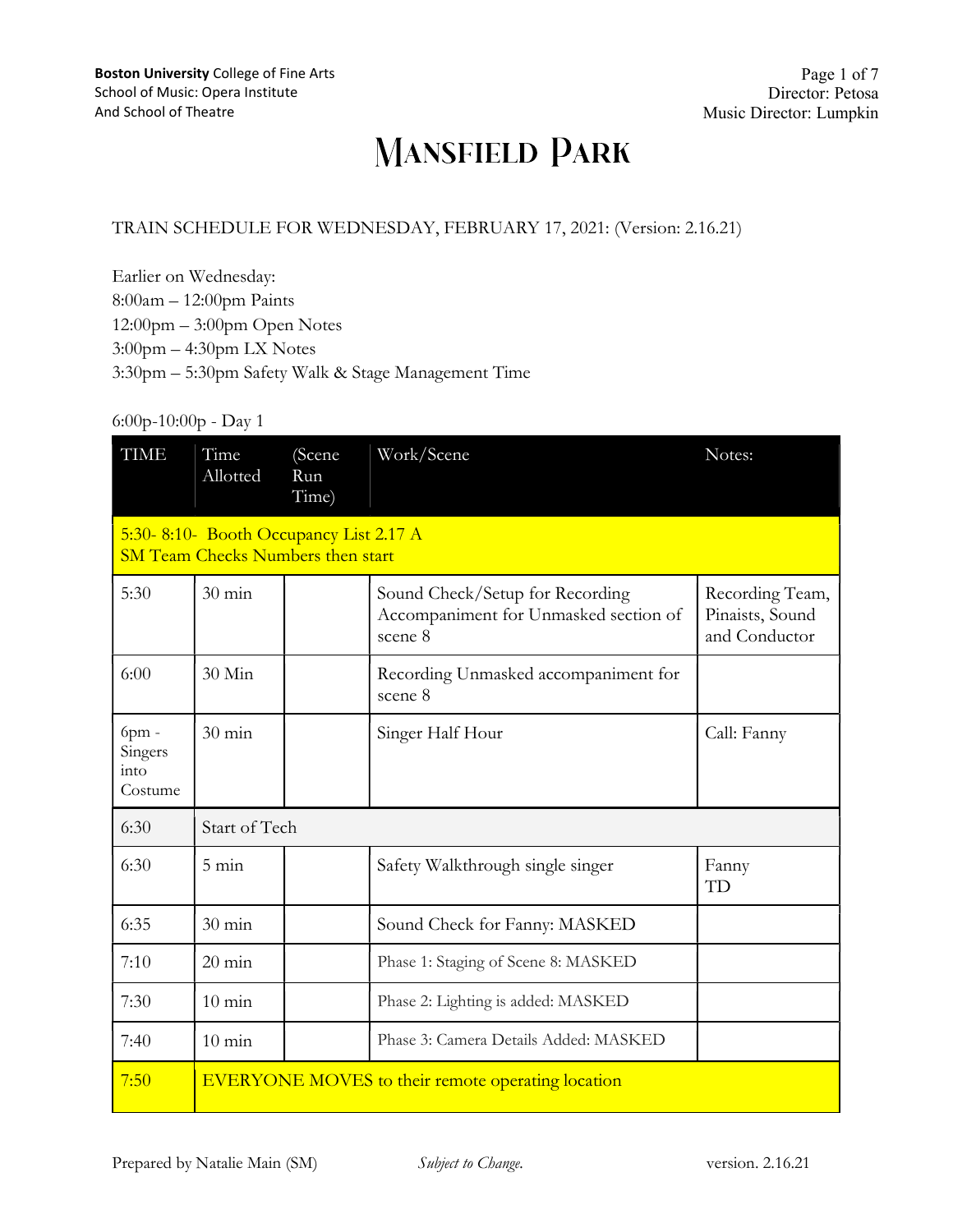|                                                                                                    | Control Room-Sound, Stage Management, and Video<br>South Hallway- Automation, TD<br>Lobby - Lighting, Director, Conductor, Pianists and Faculty<br><b>ASM-</b> Around the extra doors<br>(Natalie calls ASMs and PM to ensure everyone has moved to secondary locations and<br><b>UNMASKED</b> signage is up) |                               |                                                                                           |                                                                                                      |                                                                |
|----------------------------------------------------------------------------------------------------|---------------------------------------------------------------------------------------------------------------------------------------------------------------------------------------------------------------------------------------------------------------------------------------------------------------|-------------------------------|-------------------------------------------------------------------------------------------|------------------------------------------------------------------------------------------------------|----------------------------------------------------------------|
| 8:00                                                                                               |                                                                                                                                                                                                                                                                                                               |                               | Fanny to UNMASK on SM cue<br>Phase 4: Filming UNMASKED                                    |                                                                                                      |                                                                |
| 8:00                                                                                               | $30 \text{ min}$                                                                                                                                                                                                                                                                                              |                               | Rest of Company Half Hour<br>Report to the Lobby then move<br>belongings into lockers     |                                                                                                      | R. Lustgarten<br>and M. Brabec<br>have a conflict<br>till 7:30 |
|                                                                                                    |                                                                                                                                                                                                                                                                                                               |                               | ROOM 1                                                                                    | ROOM <sub>2</sub>                                                                                    |                                                                |
|                                                                                                    |                                                                                                                                                                                                                                                                                                               |                               | 2. Ryan<br>Lustgarten<br>3. Kaileigh Riess<br>4. Erik Danielson<br>5.Caroline<br>Corrales | 1. Myka Murphy<br>2. Hyungjin Son<br>3. Madalyn Luna<br>4. Maureen<br><b>Brabec</b><br>5. Jangho Lee |                                                                |
| 8:10                                                                                               |                                                                                                                                                                                                                                                                                                               | Fanny MASKS and exits theatre |                                                                                           |                                                                                                      |                                                                |
| 8:10                                                                                               |                                                                                                                                                                                                                                                                                                               |                               | Production Meeting in the Lobby                                                           |                                                                                                      |                                                                |
| 8:10                                                                                               | $25 \text{ min}$                                                                                                                                                                                                                                                                                              |                               | Theatre airs out- no one is allowed in the theatre<br><b>SM Starts Timer</b>              |                                                                                                      |                                                                |
| 8:10                                                                                               | $10 \text{ min}$                                                                                                                                                                                                                                                                                              | <b>BREAK</b>                  |                                                                                           |                                                                                                      |                                                                |
| 8:35- End of Sound Check - Booth Occupancy List 2.17 B<br><b>SM Team Checks Numbers then start</b> |                                                                                                                                                                                                                                                                                                               |                               |                                                                                           |                                                                                                      |                                                                |
| 8:35                                                                                               | Personnel are able to enter the theatre- Full Company                                                                                                                                                                                                                                                         |                               |                                                                                           |                                                                                                      |                                                                |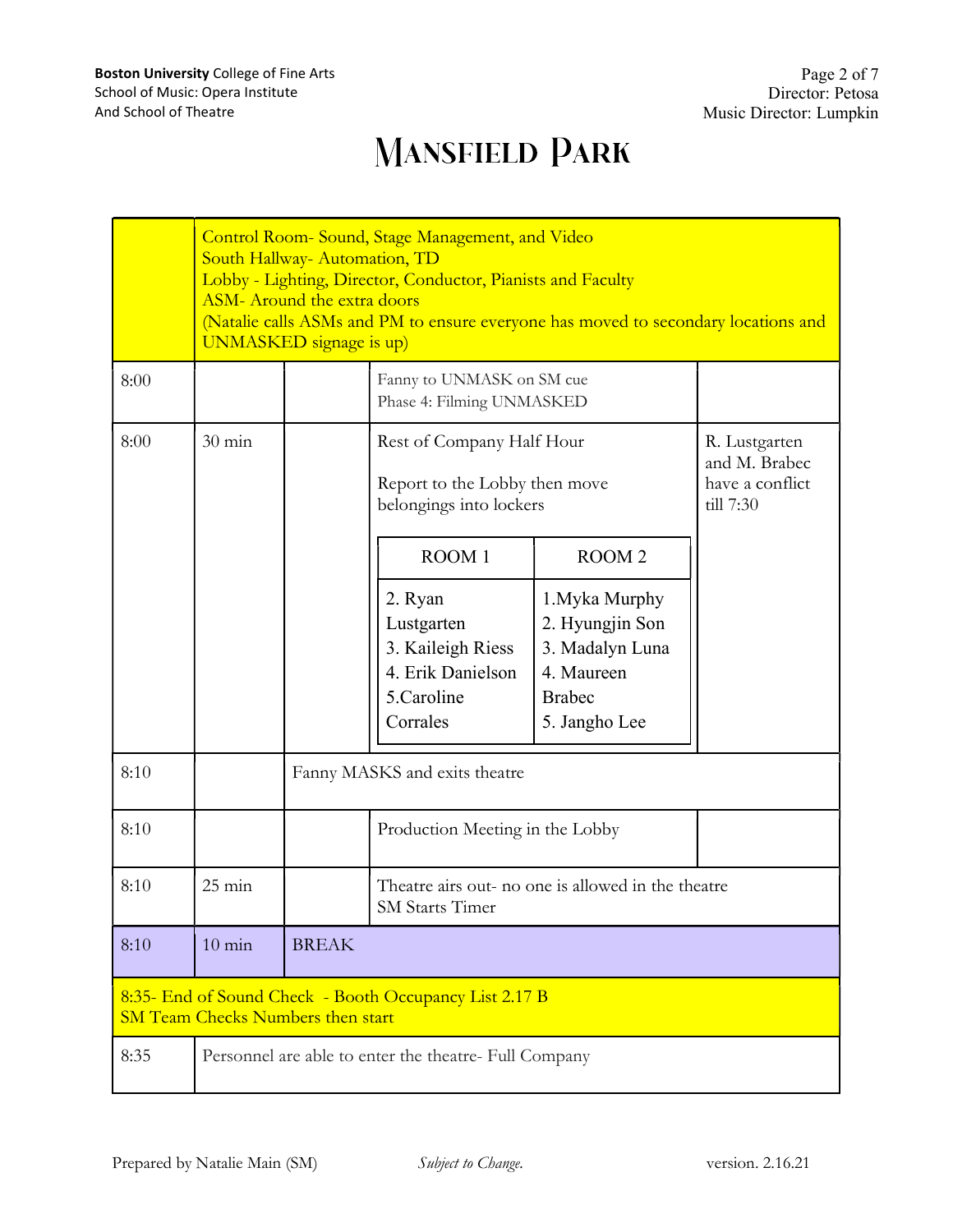| 8:40                                                                                    |                  |  | Full Cast Safety Walk: All actors try all<br>entrances, paths, standing/sitting on the<br>piano, moving and using the screens | In Costume for<br>1.1 |
|-----------------------------------------------------------------------------------------|------------------|--|-------------------------------------------------------------------------------------------------------------------------------|-----------------------|
| 8:50                                                                                    |                  |  | <b>Full Cast Sound Check</b>                                                                                                  |                       |
| 9:05                                                                                    | 10               |  | <b>BREAK</b>                                                                                                                  |                       |
| 9:15-End of Day-Booth Occupancy List 2.17 C<br><b>SM Team Checks Numbers then start</b> |                  |  |                                                                                                                               |                       |
| 9:15                                                                                    | $45 \text{ min}$ |  | Phase 1: Staging Act 1 Scene 1                                                                                                |                       |
| 10:00                                                                                   | <b>END</b>       |  |                                                                                                                               |                       |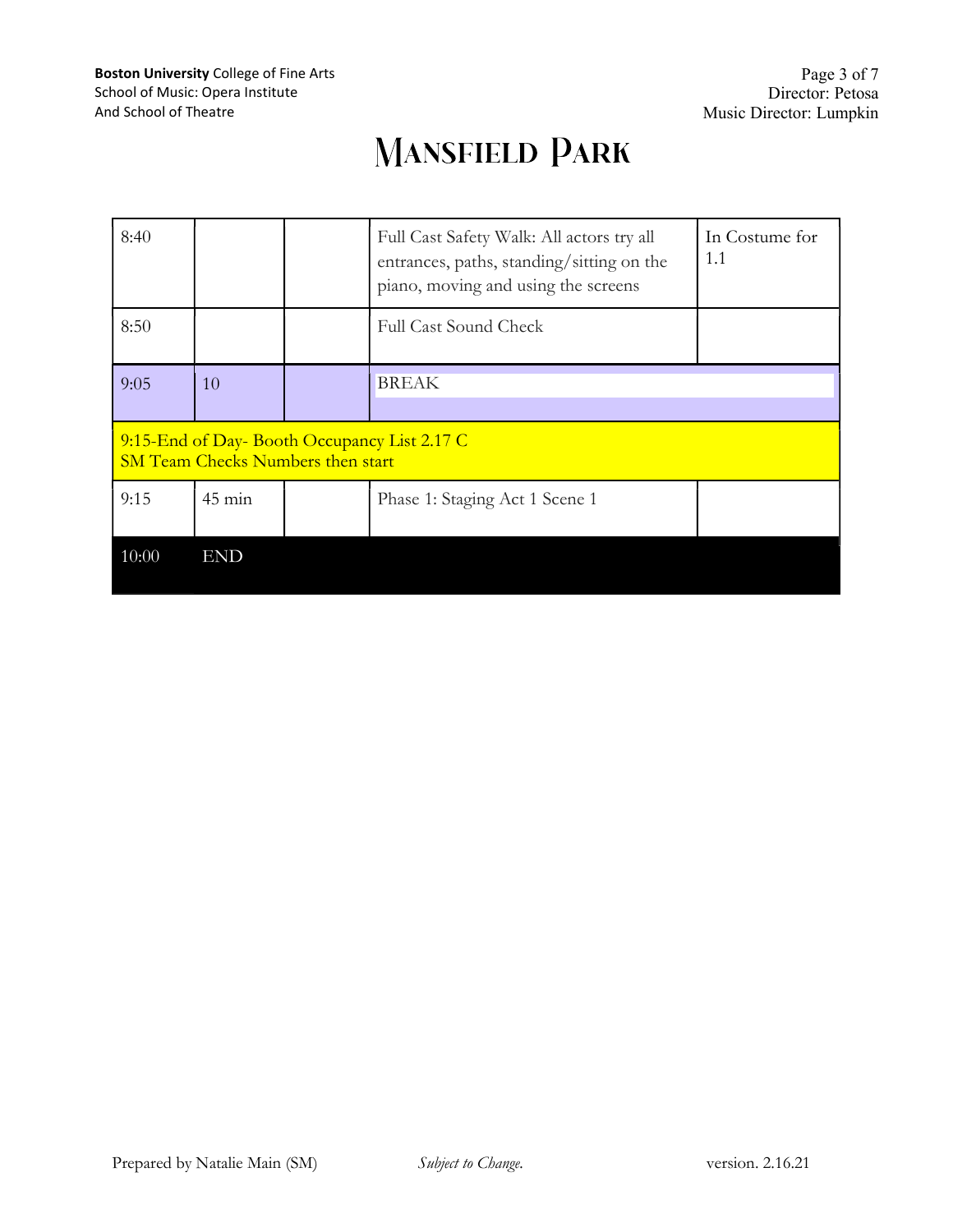Page 4 of 7 Director: Petosa Music Director: Lumpkin

# **MANSFIELD PARK**

#### Booth Capacity Lists

| Wednesday 2.17.21 List A                                                                                                                                                                                                                                                                                                                                                                                                                                                                               |                                                                                                                                                                                                                                         |                                                                                                                                                                                                                                         |  |  |  |
|--------------------------------------------------------------------------------------------------------------------------------------------------------------------------------------------------------------------------------------------------------------------------------------------------------------------------------------------------------------------------------------------------------------------------------------------------------------------------------------------------------|-----------------------------------------------------------------------------------------------------------------------------------------------------------------------------------------------------------------------------------------|-----------------------------------------------------------------------------------------------------------------------------------------------------------------------------------------------------------------------------------------|--|--|--|
| This will be the capacity of the Booth from 5:30-8:10                                                                                                                                                                                                                                                                                                                                                                                                                                                  |                                                                                                                                                                                                                                         |                                                                                                                                                                                                                                         |  |  |  |
| Check in with Natalie Main<br>(SM)                                                                                                                                                                                                                                                                                                                                                                                                                                                                     | Check in with Lee Speth<br>(ASM)                                                                                                                                                                                                        | Check in with Em Dupcak<br>(ASM)                                                                                                                                                                                                        |  |  |  |
| Jim Petosa-Director<br>1.<br>Bill Lumpkin-<br>2.<br>Conductor<br>Chris Dempsey-<br>3.<br>Recording<br>Madeline Horvat-<br>4.<br>Recording<br>5.<br>Em Dupack - Assistant<br>Stage Manager<br>Lee Speth-Assistant<br>6.<br>Stage Manager<br>Eric Sprosty - Assistant<br>7.<br>Production Manager<br>Kevin Dunn-Lighting<br>8.<br>Designer<br><b>Light Board Operator</b><br>9.<br>(In the control Booth)<br>10. Light Board Operator<br>11. Isaak Olson - Master<br>electrician<br>12. Deck Electrician | 13. Natalie Main SM<br>14. Adam Hawkins -<br>Scenic Designer<br>15. Allison Voth-pianist<br>16. Angela Gooch - pianist<br>17. Matthew Larson-<br>pianist<br>18. Marco Liguori -<br>Technical Director<br>19. Jacob Montgomery-<br>Sound | 20. Fanny- Gabrielle<br>Barkidjija-<br>21. Emma George -<br>Costume Designer<br>22. Mark Stanley- Lighting<br>Faculty<br>23. Renee Yancey - Stage<br>Management Faculty<br>24. Johnny Kontogiannis-<br>Production<br>Management Faculty |  |  |  |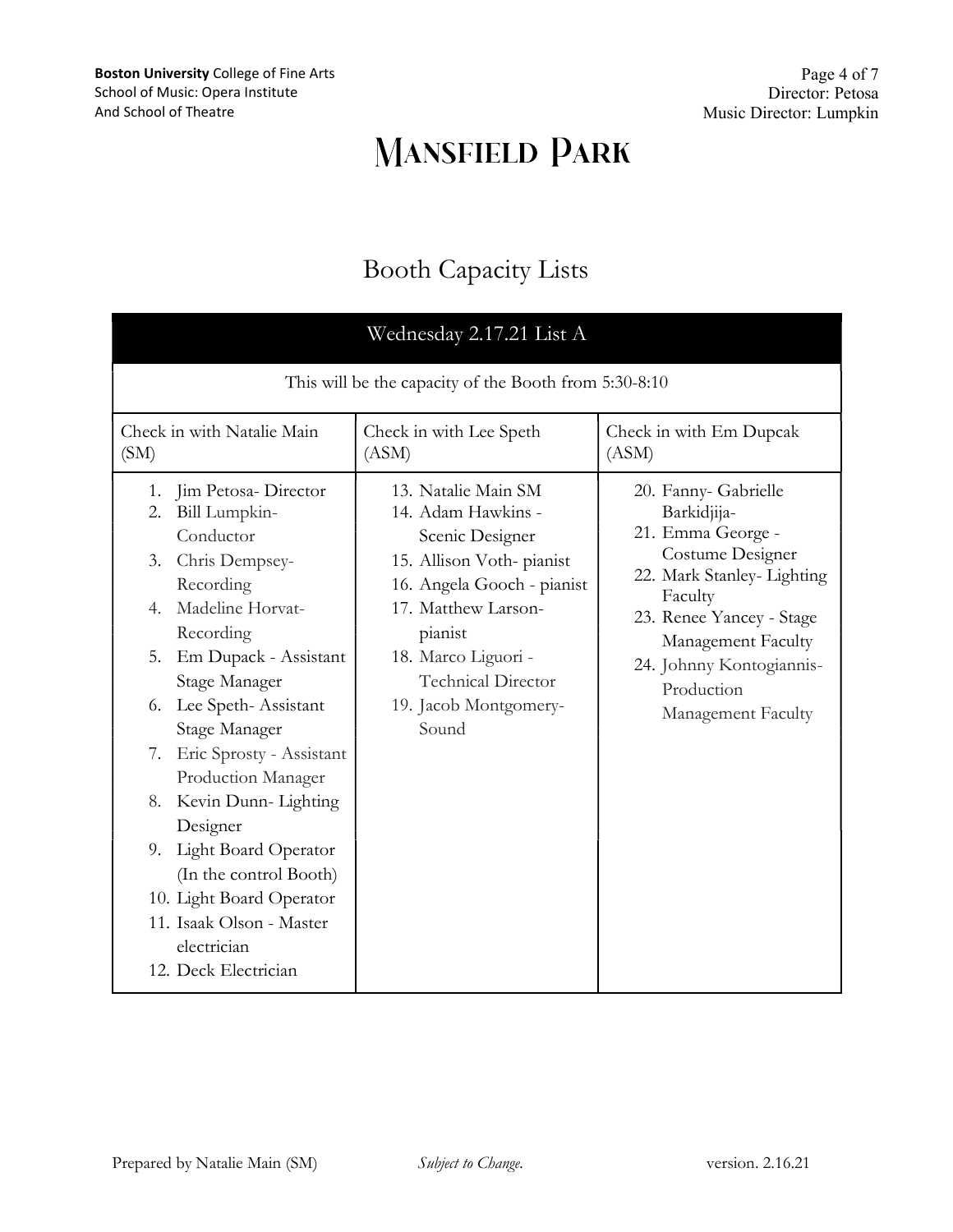| Wednesday 2.17.21 List B                                                                                                                                                                                                                                                                                                                                                                      |                                                                                                                                                                                                                                       |                                                                                                                                                                                                                                                                                                                                                                                                                                                           |  |  |
|-----------------------------------------------------------------------------------------------------------------------------------------------------------------------------------------------------------------------------------------------------------------------------------------------------------------------------------------------------------------------------------------------|---------------------------------------------------------------------------------------------------------------------------------------------------------------------------------------------------------------------------------------|-----------------------------------------------------------------------------------------------------------------------------------------------------------------------------------------------------------------------------------------------------------------------------------------------------------------------------------------------------------------------------------------------------------------------------------------------------------|--|--|
| This will be the capacity of the Booth from 8:35-END OF SOUND CHECK<br>Highlighted in yellow indicates not called until 8:00 and Badges need to be checked                                                                                                                                                                                                                                    |                                                                                                                                                                                                                                       |                                                                                                                                                                                                                                                                                                                                                                                                                                                           |  |  |
| Check in with Natalie Main<br>(SM)                                                                                                                                                                                                                                                                                                                                                            | Check in with Lee Speth<br>(ASM)                                                                                                                                                                                                      | Check in with Em Dupcak<br>(ASM)                                                                                                                                                                                                                                                                                                                                                                                                                          |  |  |
| 1.<br>Jim Petosa-Director<br>2.<br>Bill Lumpkin-<br>Conductor<br>Chris Dempsey-<br>3.<br>Recording<br>Madeline Horvat-<br>4.<br>Recording<br>Em Dupack - Assistant<br>5.<br>Stage Manager<br>Lee Speth-Assistant<br>6.<br>Stage Manager<br>Kevin Dunn-Lighting<br>7.<br>Designer<br>Jacob Montgomery-<br>8.<br>Sound<br>Light Board Operator (In the<br>control Booth- not counted in<br>(25) | 9. Natalie Main SM<br>10. Adam Hawkins -<br>Scenic Designer<br>11. Allison Voth-pianist<br>12. Angela Gooch - pianist<br>13. Matthew Larson-<br>pianist<br>14. Marco Liguori -<br>Technical Director<br>(Moves to Lobby after<br>walk | 15. Emma George -<br>Costume Designer<br>16. Fanny- Gabrielle<br>Barkidjija-<br>17. Myka Murphy- Lady<br>Bertram<br>18. Hyunjin Son-Sir<br>Thomas<br>19. Kaileigh Riess- Maria<br>Bertram<br>20. Madalyn Luna- Julia<br>Bertram<br>21. Erik Danielson-<br><b>Edmund Bertram</b><br>22. Maureen Brabec - Aunt<br>Norris<br>23. Caroline Corrales -<br>Mary Crawford<br>24. Ryan Lustgarten -<br><b>Henry Crawford</b><br>25. Jangho Lee - Mr.<br>Rushworth |  |  |
| NOT IN THEATRE: Listening to feed in the Booth LOBBY (Check with SM)<br>Eric Sprosty - Assistant Production Manager<br>1.<br><b>Light Board Operator</b><br>2.                                                                                                                                                                                                                                |                                                                                                                                                                                                                                       |                                                                                                                                                                                                                                                                                                                                                                                                                                                           |  |  |

- 3. Isaak Olson Master electrician
- 4. Deck Electrician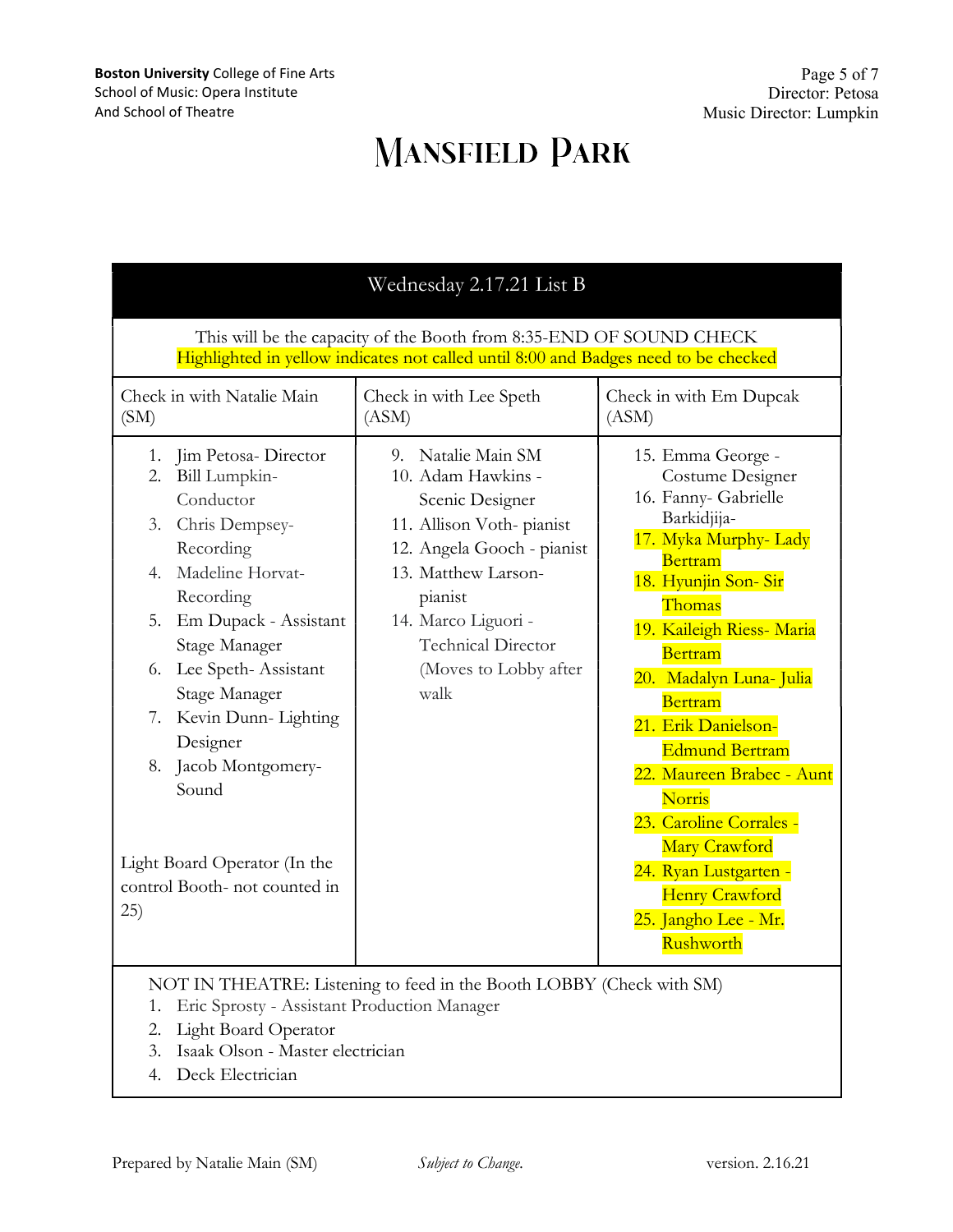- 5. Mark Stanley- Lighting Faculty
- 6. Marco Liguori Technical Director (After the safety walkthrough is complete)

| Wednesday 2.17.21 List C                                                                                                                                                                                                                                                                                                                                                                                                                                                            |                                                                                                                                                          |                                                                                                                                                                                                                                                                                                                                                                                                              |  |  |
|-------------------------------------------------------------------------------------------------------------------------------------------------------------------------------------------------------------------------------------------------------------------------------------------------------------------------------------------------------------------------------------------------------------------------------------------------------------------------------------|----------------------------------------------------------------------------------------------------------------------------------------------------------|--------------------------------------------------------------------------------------------------------------------------------------------------------------------------------------------------------------------------------------------------------------------------------------------------------------------------------------------------------------------------------------------------------------|--|--|
| This will be the capacity of the Booth from END OF SOUND CHECK to END of Day                                                                                                                                                                                                                                                                                                                                                                                                        |                                                                                                                                                          |                                                                                                                                                                                                                                                                                                                                                                                                              |  |  |
| Check in with Natalie Main<br>(SM)                                                                                                                                                                                                                                                                                                                                                                                                                                                  | Check in with Lee Speth<br>(ASM)                                                                                                                         | Check in with Em Dupcak<br>(ASM)                                                                                                                                                                                                                                                                                                                                                                             |  |  |
| Jim Petosa- Director<br>1.<br>2. Bill Lumpkin-<br>Conductor<br>Chris Dempsey-<br>3.<br>Recording<br>Madeline Horvat-<br>4.<br>Recording<br>Em Dupack - Assistant<br>5.<br>Stage Manager<br>Lee Speth-Assistant<br>6.<br>Stage Manager<br>7. Eric Sprosty - Assistant<br>Production Manager<br>Kevin Dunn- Lighting<br>8.<br>Designer<br>9. Light Board Operator<br>10. Isaak Olson - Master<br>electrician<br>Light Board Operator (In the<br>control Booth- not counted in<br>(25) | 11. Natalie Main SM<br>12. Adam Hawkins -<br>Scenic Designer<br>13. Allison Voth-pianist<br>14. Angela Gooch - pianist<br>15. Matthew Larson-<br>pianist | 16. Fanny- Gabrielle<br>Barkidjija-<br>17. Emma George -<br>Costume Designer<br>18. Myka Murphy-Lady<br>Bertram<br>19. Hyunjin Son-Sir<br>Thomas<br>20. Kaileigh Riess- Maria<br>Bertram<br>21. Madalyn Luna- Julia<br>Bertram<br>22. Erik Danielson-<br><b>Edmund Bertram</b><br>23. Maureen Brabec - Aunt<br>Norris<br>24. Caroline Corrales -<br>Mary Crawford<br>25. Ryan Lustgarten -<br>Henry Crawford |  |  |
| NOT IN THEATRE: Listening to feed in the Booth LOBBY (Check with SM)<br>1. Deck Electrician                                                                                                                                                                                                                                                                                                                                                                                         |                                                                                                                                                          |                                                                                                                                                                                                                                                                                                                                                                                                              |  |  |